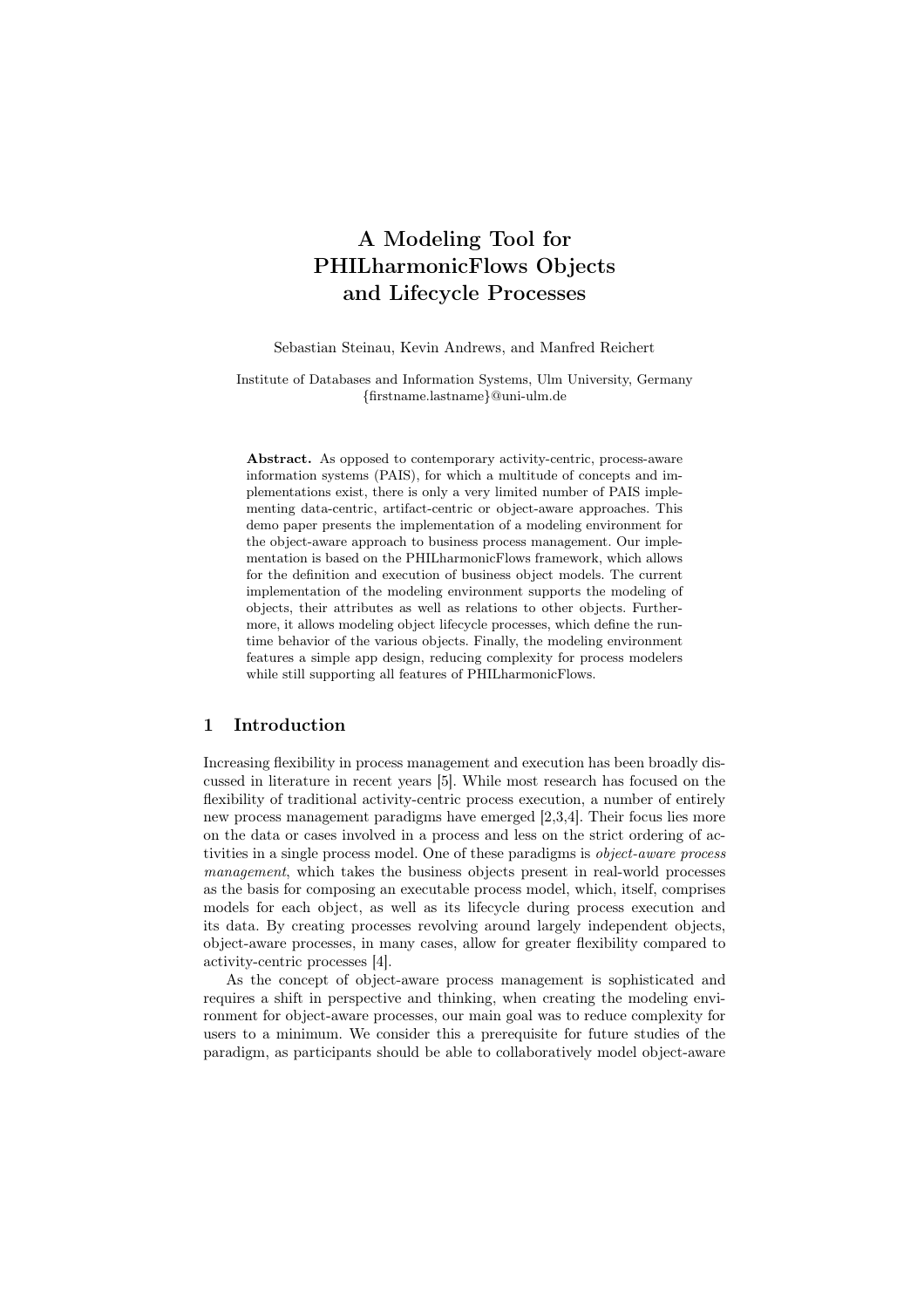processes without having vast amounts of prior knowledge. We achieve this goal by using a simplistic app design as well as real-time verification. Real-time verification helps reduce the difficulty of modeling as it can guide users, preventing them from modeling defective processes. Furthermore, the modeling tool should be extensible, to support future conceptual additions, such as schema evolution and process variants.

The tool we present in this paper<sup>1</sup> uses the  $PHILharmonicFlows$  implementation of object-aware process management at its core, thereby allowing for the graphical creation of process models that run on the existing PHILharmonicFlows runtime environment [1]. As we are currently in the process of completely restructuring the architecture of the PHILharmonicFlows engine to create a highly scalable distributed process execution architecture, an additional challenge was to ensure that the modeling environment as well as its collaborative modeling and real-time verification capabilities are compatible with both the current client-server architecture, and the new distributed architecture.

## 2 Modeling Objects and Relations

The object-aware approach to process modeling utilized by the modeling tool can be illustrated using a comprehensive scenario (cf. Example 1).

#### *Example 1. Simplified recruitment process*

In the context of recruitment, applicants may apply for job offers. The overall process goal is to determine the applicant best suited for the job. To evaluate an application, reviews need to be performed. Depending on the concerned department, the number of reviews may differ. Department employees write the reviews and either reject the applicants or suggest inviting them for an interview. In the meantime, more applications may have arrived, for which further reviews are required. This allows for the evaluation of different applications in parallel. If the majority of reviews are in favor of an application, the applicant is invited for an interview, in which he may be hired or rejected. Finally, when one applicant is hired, all other applicants shall be rejected.

At design time, PHILharmonicFlows uses various *types*, which serve as templates to create *instances* at runtime. As a first step to modeling, it is necessary to identify the *object types* involved. These are directly derived from the business objects and persons involved in the real-world process. In Example 1, object types include *Job O*ff*er*, *Application*, *Review*, and *Interview*. *Employee* is a *user type*, a special case of an object type representing a person. Each object type has a set of *attribute types*, describing the data of the corresponding objects. The attribute types are primitives, as they are required for the generation of individual form fields at runtime. An example attribute type could be *Comment*, a *String* defined in the *Review* object type. Finally, each object type may be connected other object types with *relation types*, allowing their logical association at runtime. Together, object types and relation types form the *data model*.

<sup>1</sup> A screencast is available at https://vimeo.com/222018637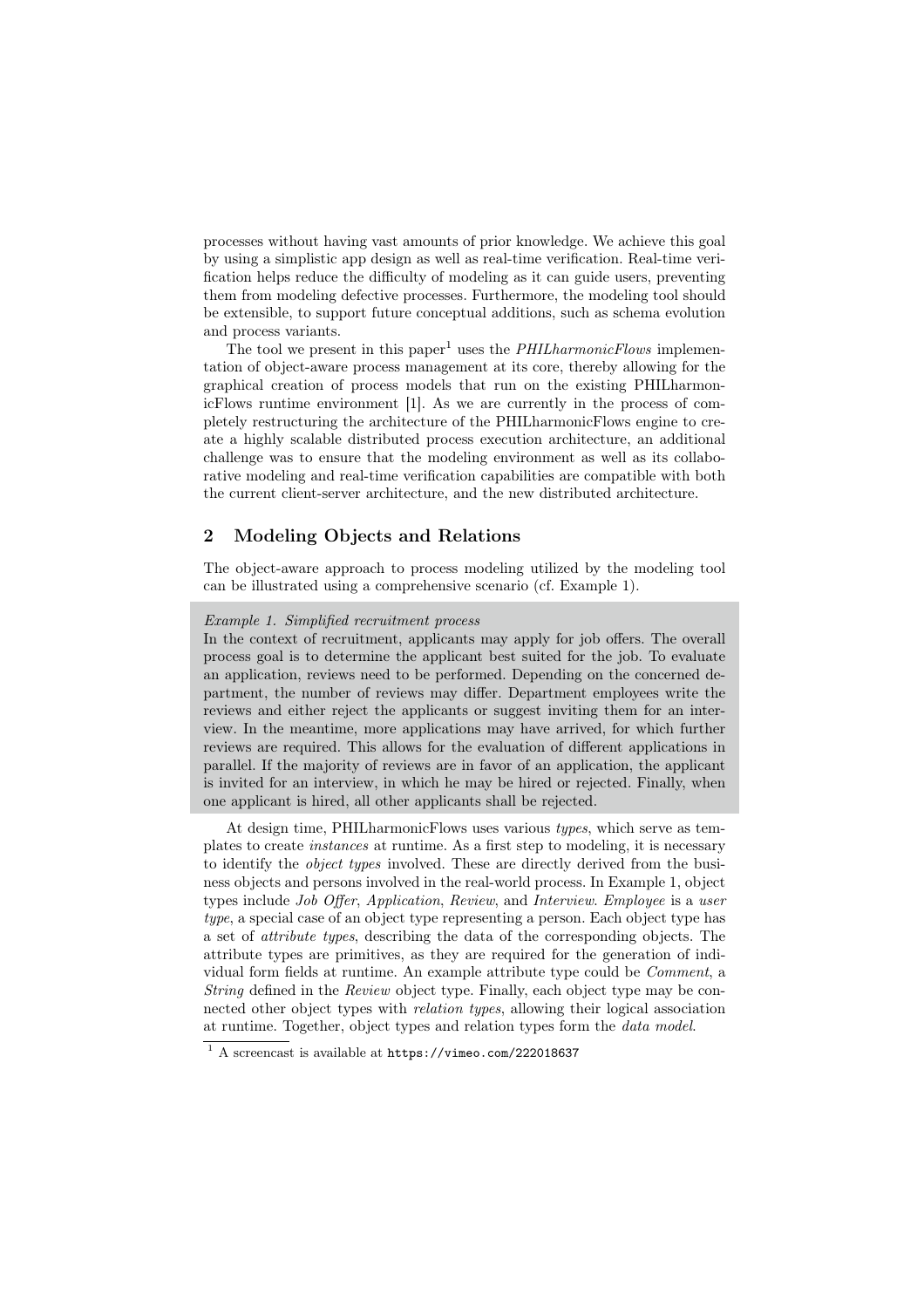Figure 1 illustrates the creation of the data model related to the example. The data model comprises object types *Employee*, *Job O*ff*er*, *Application*, *Review* and *Interview* and is shown in main area  $(1)$ . On the left  $(2)$ , all modeling elements available in the given context are shown. The data model is expanded by dragging a modeling element and dropping it onto the main area. The edges representing the relation types can be created by connecting object types with a simple mouse gesture. The layouting of the data model graph is done automatically, i.e., users need not concern themselves with layouting.



Fig. 1. Object and relation type modeling view

In the right-hand sidebar  $(3)$ , object types and relation types may be configured after selecting them in the main area. Figure 1 shows the attributes of the *Review* object type in the attributes tab. The existing attributes can be altered or deleted and new attributes may be added.

#### 3 Modeling Lifecycle Processes

Each object and user type is required to have a *lifecycle process* (cf. Fig. 2). As lifecycle processes in object-aware process management are data-driven, they describe which attributes need to have assigned values before an object may change its *state*. States  $(4)$ , in turn, become necessary to coordinate the processing of an object with the processing of others based on their current states. Within states, *steps*  $(5)$  are used to require an attribute value at runtime. Each step is assigned to an attribute type and connected to other steps by *transitions* (6), thereby determining the order in which values for the various attributes are required at runtime, i.e., the logic of the corresponding electronic form.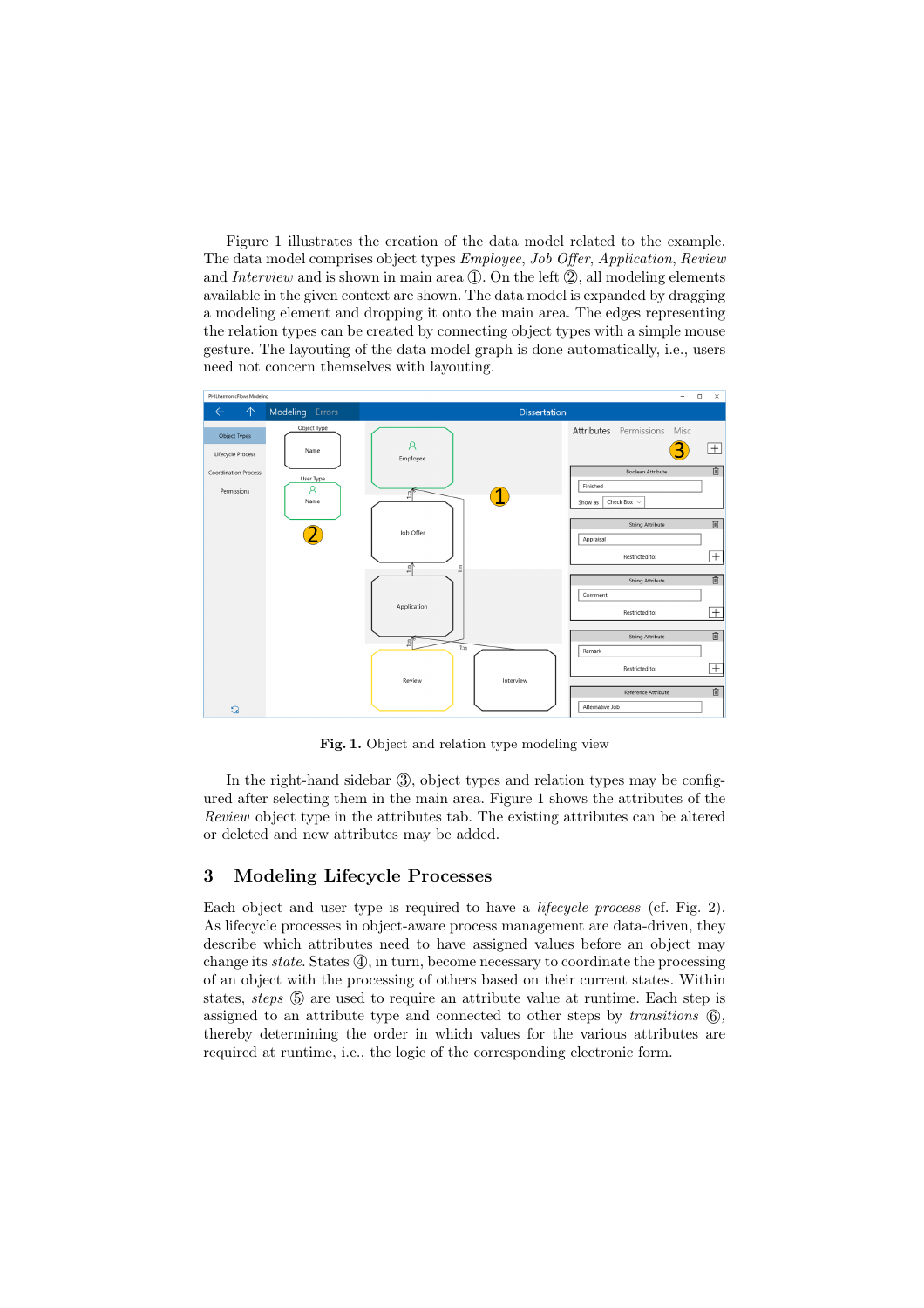

Fig. 2. Lifecycle modeling view

The lifecycle modeling view (cf. Fig. 2) is arranged analogously to the object and relation modeling view (cf. Fig. 1), thereby ensuring a familiar user interface for all parts of the modeling tool. The right-hand sidebar is not displayed, but opens upon selecting an element in the main area, allowing for its configuration.

Overall, the modeling tool aims at providing support for the complex modeling concept of PHILharmonicFlows in as simple a fashion as possible. All modeling actions are immediately synchronized to the PHILharmonicFlows server for immediate verification and to allow for collaborative modeling. Immediate verification and feedback helps users to not model incorrect processes.

## 4 Model Verification

Model verification is necessary to prevent incorrect process models from being deployed to the PHILharmonicFlows runtime environment. The verification is divided into different verification components, each checking one aspect of a model, e.g., graph acyclicity or steps without outgoing transitions. The separation of verification into individual components becomes necessary, as verification of the entire data model after every modeling action is not feasible. Immediate verification, therefore, only uses a subset of all available verification components. These verification components provide meaningful error messages, which are necessary for guiding the user through the complexities of PHILharmonicFlows process modeling. Figure 3 shows an error message for multiple start steps in a state  $(7)$ . Furthermore, upon selecting the error message, the involved process elements in the main area are marked to help the user pinpoint the error location  $\circledR$ . Prior to deployment, a full verification with all components is required.